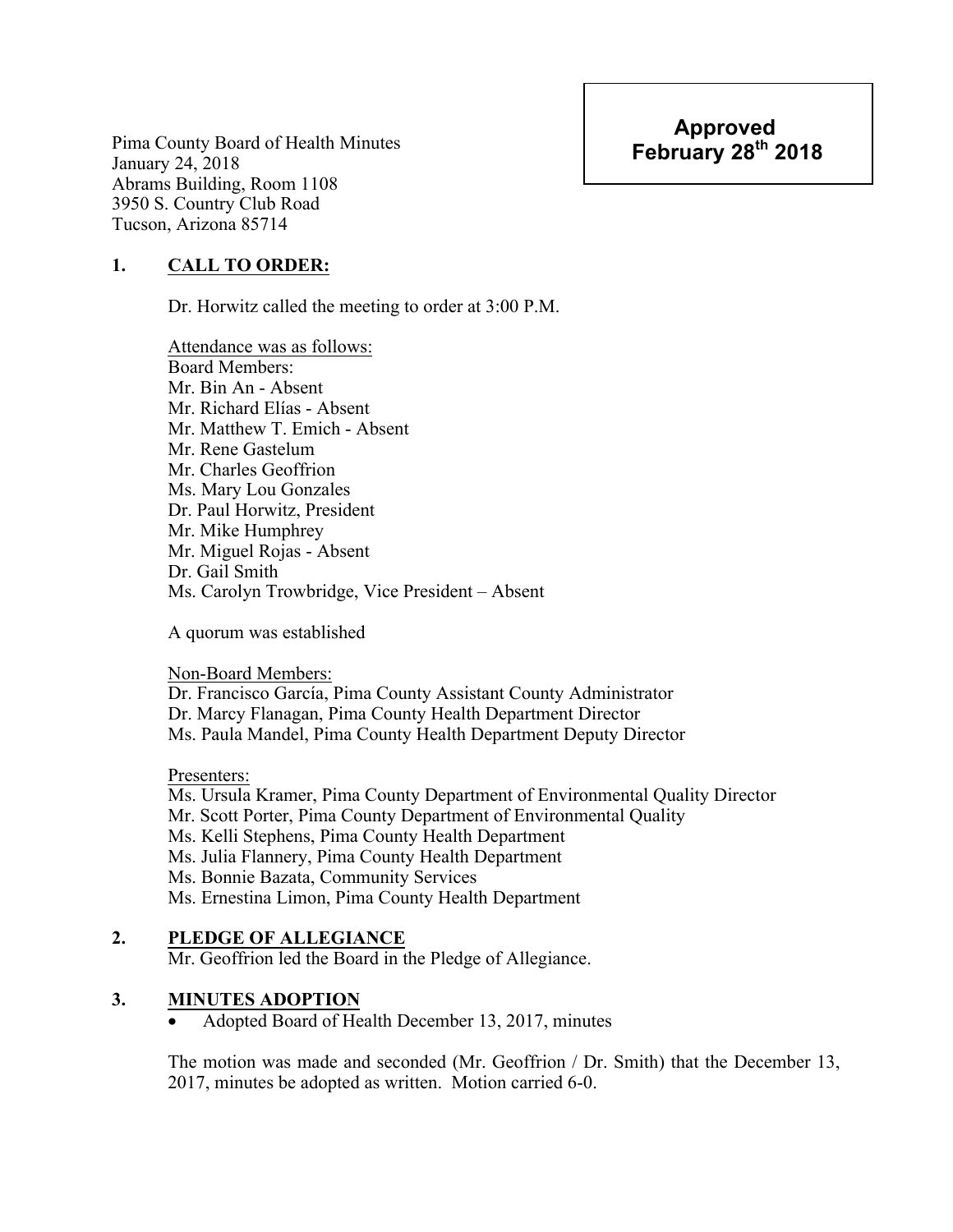### **4. BOARD OF HEALTH**

• Board Bylaws – Dr. Horwitz recently reviewed the Board Bylaws. Lack of consistent attendance is making quorums hard to obtain. Dr. Horwitz did not question the members' dedication but would like to see more consistent attendance. Dr. Horwitz understands that everyone's time is valuable and appreciates their time.

• Hepatitis A Update – Follow-up regarding County Administrator's input regarding communication with the Board: Dr. Horwitz, gave an update regarding his meeting with Mr. Huckelberry, County Administrator, and that he values the input from the Board and is receptive to the points made in the letter from the Board regarding concerns about hepatitis A and the need to address sanitation in the form of handwashing stations and mobile bathrooms.

# **5. DIRECTOR'S UPDATE**

• DAVE (Database Application for Vital Events):

Dr. Flanagan, Director, gave an update regarding the States electronic vital records system that went live in October 2017, recorded the first dip in revenue in December 2017. This could be due to these funds going directly to the State. Dr. Flanagan could not speculate if the dip was a result of the introduction of the system that now has the State receiving the fees or due to other factors. Health Department managers are closely monitoring this and Dr. Flanagan will keep the Board apprised of any changes or trends. Dr. Flanagan will also reach out to Arizona Department of Health Services to share collected data and develop a plan to potentially redirect vital record funds back to the Health Department.

Regarding the DAVE system and past problems, Dr. Flanagan updated the Board of the issue with physicians not registering with the system. Vital records manager, Ms. Pallanes is actively reaching out to physicians and offering assistance to register.

Dr. García, Assistant County Administrator, explained that physicians who are infrequent users are the hardest to reach. One option being explored is to place information about the new DAVE System in the Medical Society newsletter. Dr. Horwitz suggests using the Medical Licensing Board as a mechanism to disseminate information regarding registering with the DAVE System and Ms. Gonzales, shared that nurses can now also sign death certificates.

Mr. Gastelum, requested that data be tracked regarding birth and death certificates issued to help identify if either certificate experiences a notable drop in revenue. Dr. Flanagan will follow-up with the vital records manager to pull the data and provide this information at the next Board meeting.

#### • Influenza Update (H3N2):

Dr. Flanagan reported that Pima County has 1,700 confirmed flu cases this flu season to date. Last year's flu season there were a total of 2,600 confirmed flu cases. Dr. Flanagan shared that prevention information is being provided to the community that include not going to the emergency room, instead call your PCP (personal care provider), stay hydrated, rest, maintain good hygiene and get the flu shot.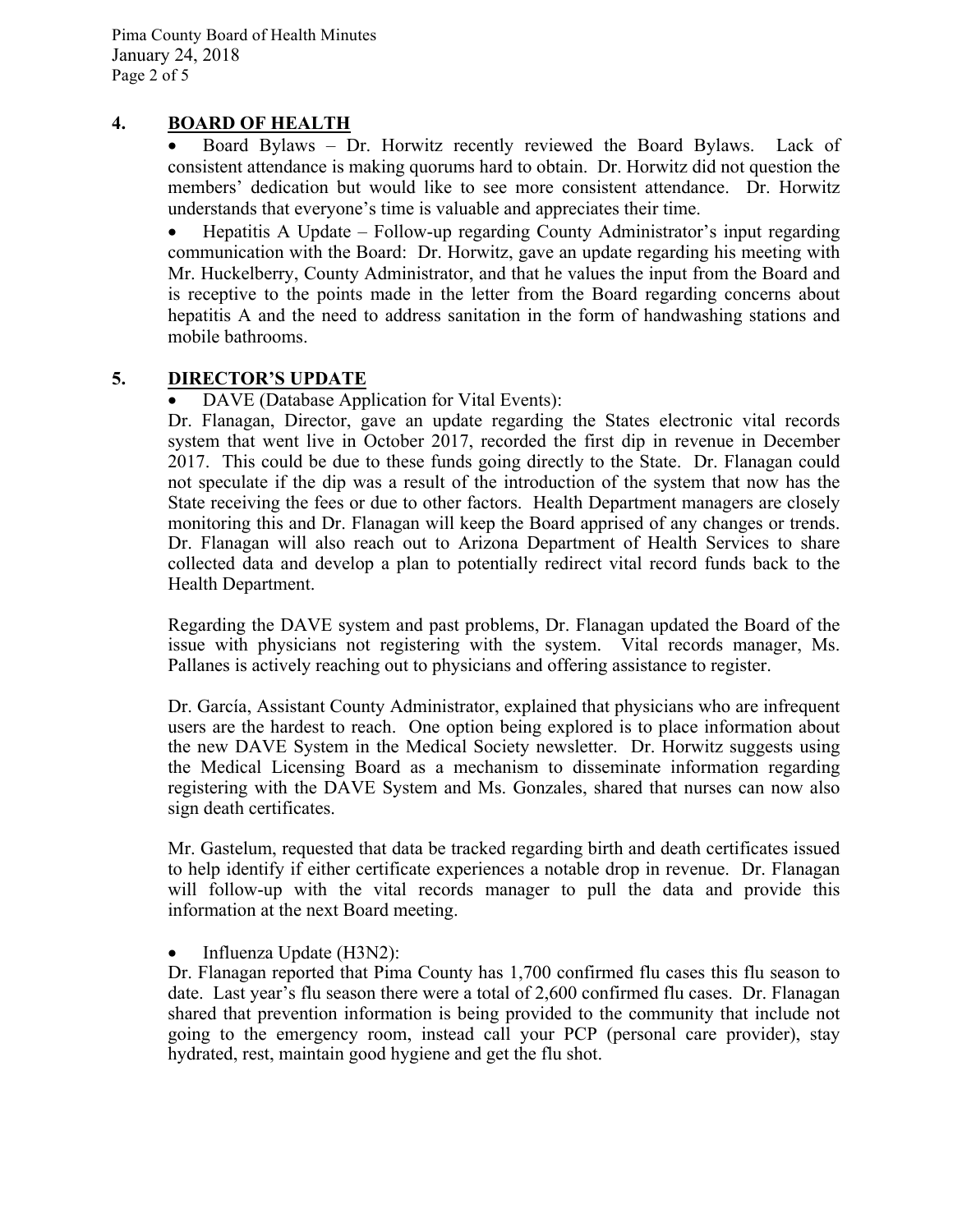Dr. Flanagan reported that she received a call from TMC regarding a problem with patients transferred from long-term care facilities are not accepting their patients back if they are diagnosed with the flu. Due to misunderstandings long-term facilities were concerned that doing so could negatively affect their licensing. Dr. Flanagan arranged a conference call with Arizona Department of Health Services, local hospitals, long-term care and skilled nursing facilities to provide information and guidance about admitting a diagnosed flu patient and how it would not affect their licensing. During this conference call it was discovered that long-term care facilities and skilled nursing facilities are short staffed. Dr. Flanagan reported her plan to form teams within the Health Department led by public health nurses and epidemiology staff that will be organized by Board of Supervisor district and will serve as educational liaisons to support local hospitals, shelters, and other facilities identify and resolve these types of issues quickly. Dr. Horwitz suggested a separate portal could be utilized to communicate with each other regarding these issues. Dr. Flanagan will have staff explore platforms such as SharePoint, Internet, and Healthy Pima for this purpose.

Mr. Gastelum asked if this flu was different than others. Dr. García provided information on how the flu works within the body. He also stated that the type of vaccine being used is a good match to this particular strain. This vaccine is less immunogenic meaning it causes less of an immune response and there are significant genetic changes that occur to the strain that make it different from what is seen in other hemispheres. Mr. Gastelum inquired about connecting with public health nurses or staff at public places such as libraries to help mitigate the spread. Dr. Flanagan informed the members of the Board that the Health Department partners with the libraries to have a public health nurse presence.

# **6. HEPATITIS A UPDATE:**

• Dr. Flanagan briefed the Board regarding the departments' focus for mitigating the spread of this disease within shelters and the homeless population. The Health Department will partner with El Rio to help provide vaccines as a cost effective approach however, Arizona Department of Health Services needs to give that direction. A conference call to discuss this is set for January 25, 2018.

Dr. García informed the Board of collaborative work with El Rio in 2017 to serve more than 2,000 homeless persons through who visit local shelters and mobile teams that served those living on the streets. Dr. García's role as the County's Chief Medical Officer is to act as the subject matter expert and be the key contact for other jurisdictions. Dr. Horwitz inquired if the immunizations for homeless persons are effective due to the unlikeliness of a homeless person returning for the second dose of vaccine. Dr. García reported the efficacy of a signal dose is over 90 per cent and increases to 95 per cent to 97 per cent following administration of the second dose, therefore, the CDC recommends focusing on the first dose of the vaccine for this population.

# **7. DEQ HOMELESS POPULATION PROTOCOL PRESENTATION:**

• Dr. Horwitz introduced Ms. Kramer, Director, Department of Environmental Quality (DEQ) and Mr. Porter, Environmental Quality Manager, DEQ, to present on the process when a complaint of a homeless camp is received. Mr. Porter explained the complaint process and the role DEQ staff serves as the central point of contact. Staff are assigned to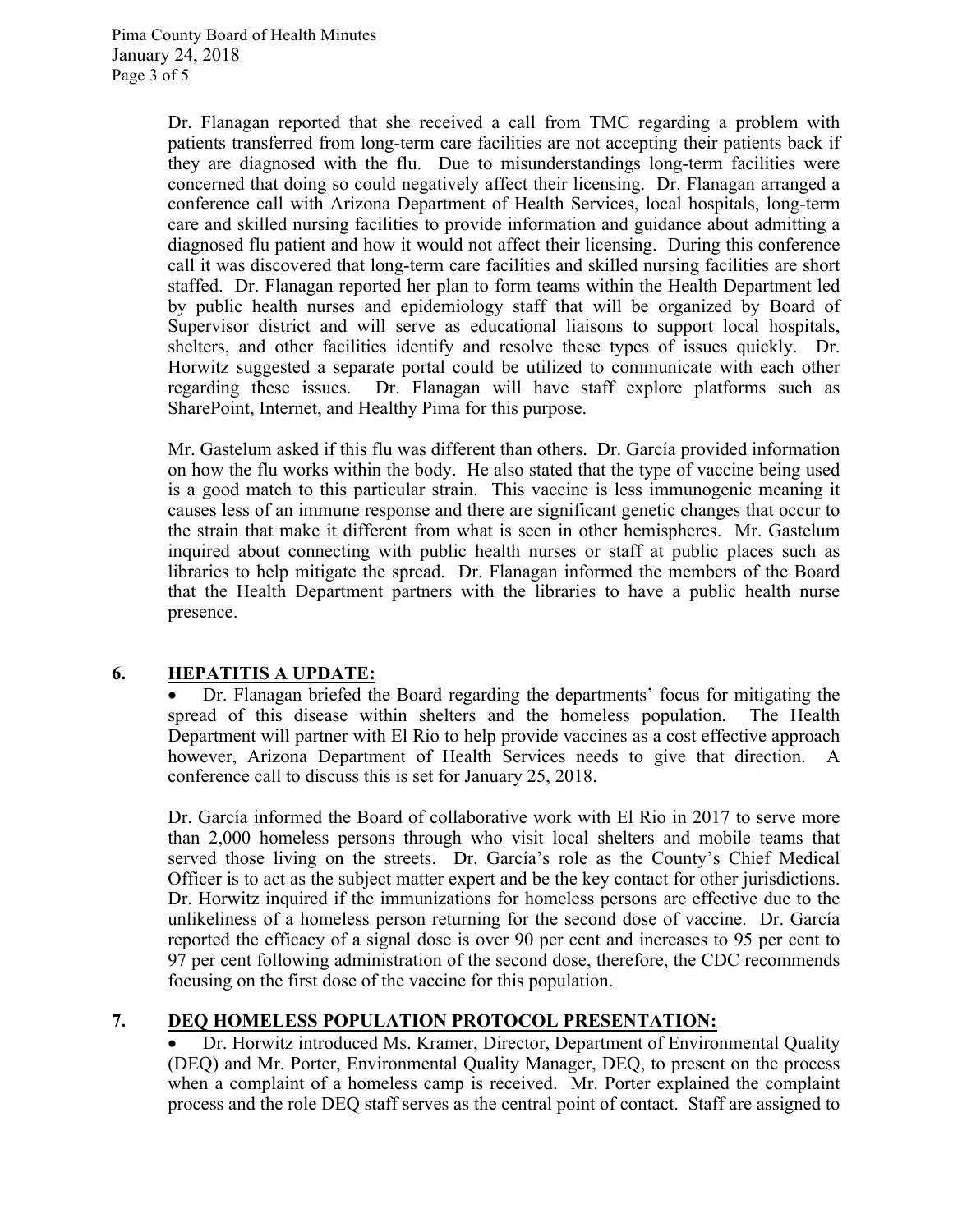research the history, property ownership, and complete a site visit. If the site is on public land, DEQ staff will notify the homeless persons of the complaint and inform them they need to leave. DEQ staff do not discard personal items and work with the individuals to provide a reasonable amount of time to gather and relocate. Once this is accomplished a cleanup is scheduled and any items left behind are properly disposed. Mr. Porter informed the Board that once a site is scheduled for cleanup, no trespassing signs are posted in the area. Dr. Horwitz asked how soon after an area that has been cleaned up can it become a homeless camp again. Mr. Porter said that this can happen after a couple of years.

Mr. Geoffrion inquired about situations during monsoon season. Mr. Porter replied that flood control handles a majority of these cleanups to ensure the safety of those living in the area.

Dr. Smith inquired about statistics regarding mental health diagnoses of persons living in encampments. Dr. García shared with the Board that a study on homeless urban encampments had been conducted in 2014, revealing at least 60 per cent of the individuals reported a history of mental illness. Mr. Humphrey inquired if DEQ had mapped hotspots. Mr. Porter said that MapGuide is used by several county departments to map and track hotspots and found them near culverts and washes. Dr. García noted that from a public health standpoint it is recommended to relocate persons living in distant encampments to closer areas that have access to better sanitation however, the challenge is that residents do not want encampments in their communities. Dr. García also shared that the behavioral health system has improved over the last ten years and offers more resources however, it still is not enough. Mr. Geoffrion asked if the head count of homeless in Pima County had been completed. Dr. García was unsure if it had been completed but noted that for those living on the street the range is 2,500 – 3,000 and the count becomes higher if those living in cars and on couches are added. Mr. Humphry asked if the cleanup process is the same for migrant camps. Mr. Porter indicated that it used to be but now the State handles these and are usually abandoned.

# **8. WORKFORCE DEVELOPMENT INTERNSHIP INITIATIVE:**

• Dr. Flanagan introduced Ms. Stephens, and Ms. Flannery, to report on the recently launched internship and volunteer program. The purpose of this initiative is to generate interest and awareness in public health, create opportunities to promote public health as a career, build leadership and mentoring skills, and align internship program with the Health Departments' strategic and workforce development goals. Health Department staff are encouraged to provide opportunities for students to initiate internships. An example of an internship project that focused on increasing the number of month's women breastfeed and is still being used. Dr. García acknowledged Dr. Flanagan's proactive approach with the University of Arizona College of Medicine to establish a public health rotation for medical residents interested in community health and to increase awareness of its practical application beyond a clinical setting. Dr. Horwitz and the Board were excited and support this program and encouraged the Health Department leadership to promote and market it.

### **9. MOTHERS in ARIZONA MOVING AHEAD (MAMA) GRANT – STORIES PROJECT AND STEERING COMMITTEE:**